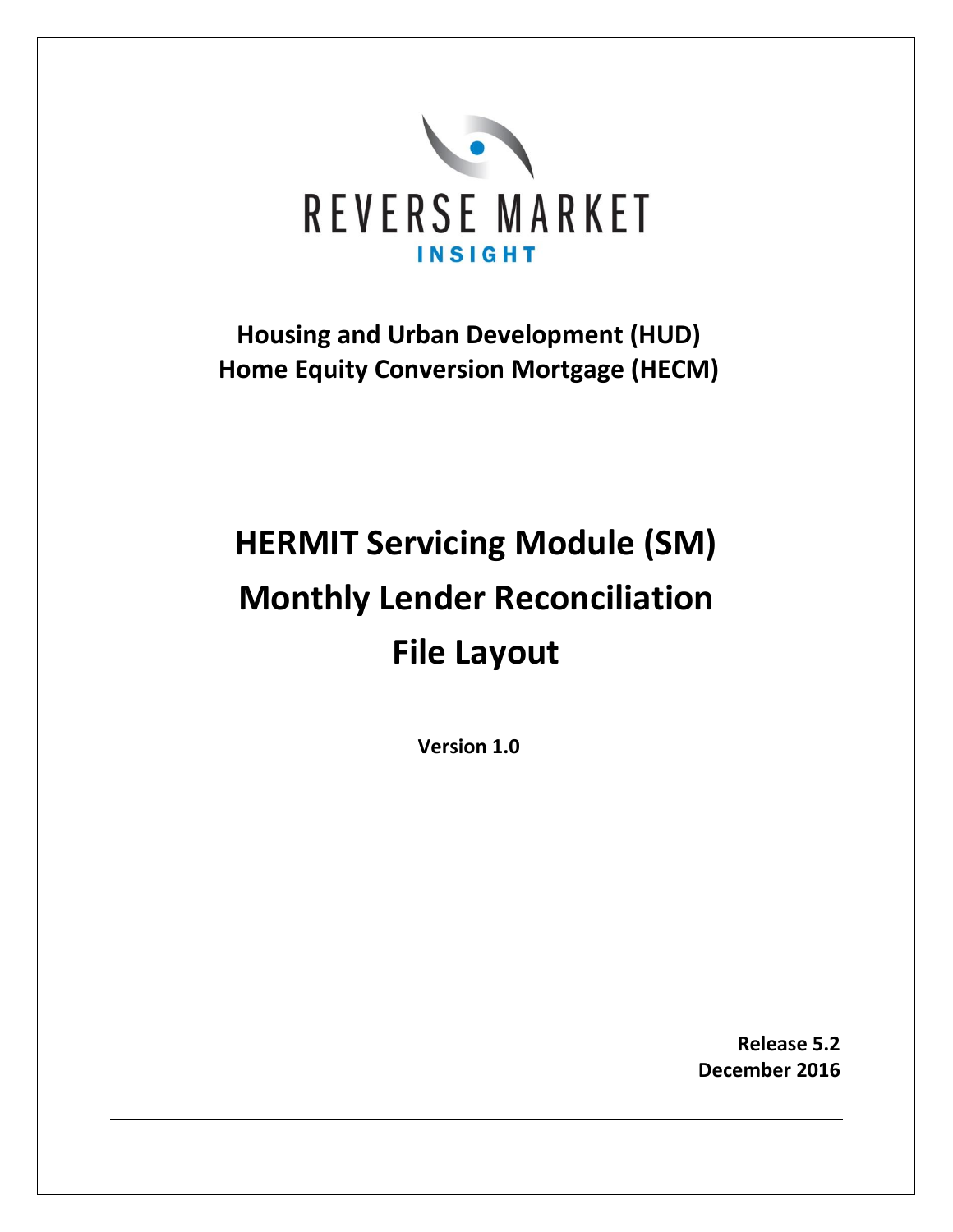## **1. Introduction**

The Monthly Lender Reconciliation (MLR) file is being updated to include additional data fields that were previously requested by the industry.

The updated file will increase the number of fields in the MLR file from 64 to 80 and the new data fields have been added to the end of the file. The delivery method and frequency of the MLR file will remain the same and will continue to be delivered monthly to Servicers via the HERMIT SFTP Server.

Concurrent with this update, a fix has been implemented to the MLR specific to the existing data field #42 "Monthly Set Aside Amount". The resolution will accurately capture the Monthly Tax and Insurance Withheld amounts. The format of this field will not be changed.

The new Monthly Lender Reconciliation file layout is detailed in section 2 below.

**The new file format will be delivered to the existing HERMIT SFTP Server location on 12/2/2016.**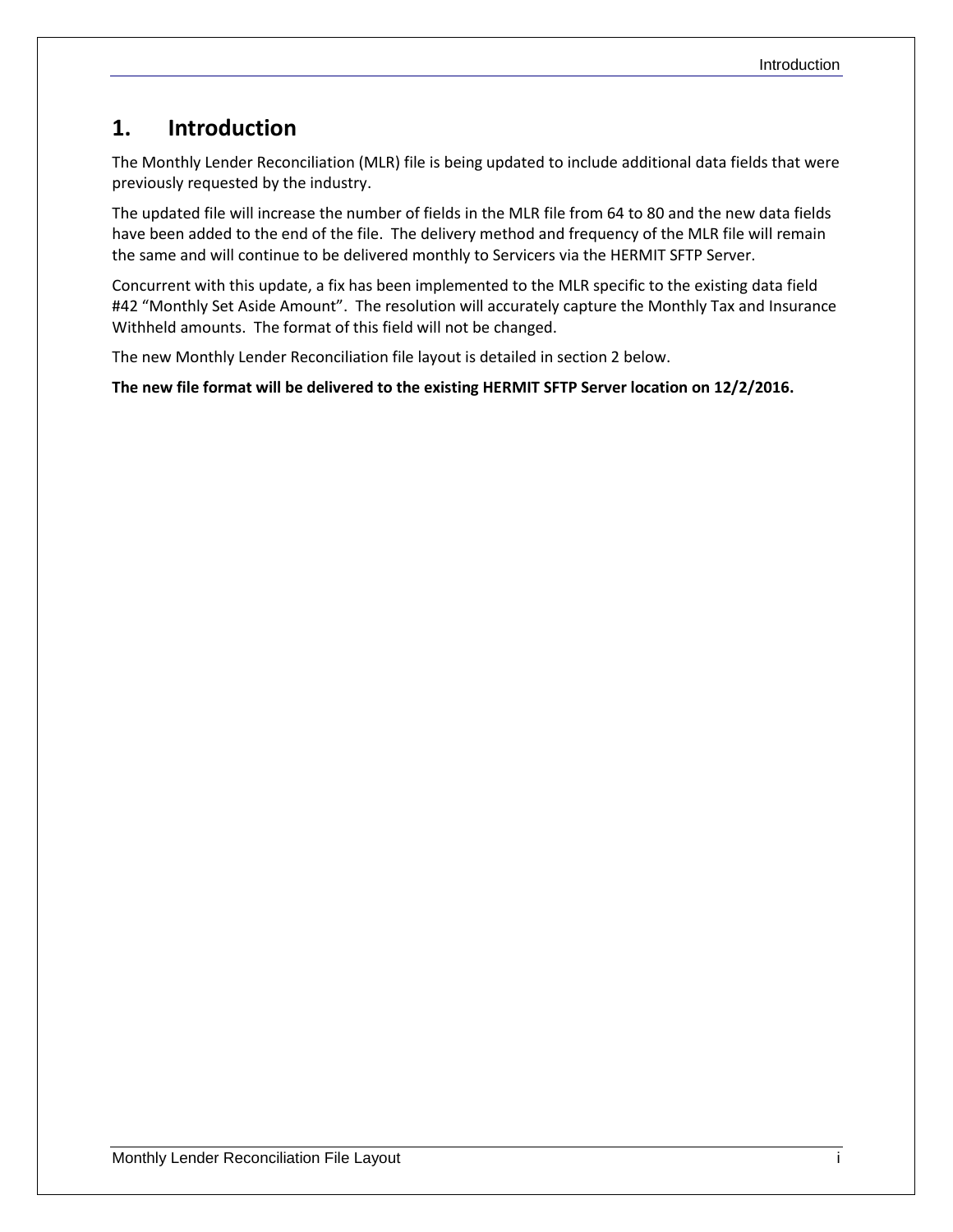## **2. Monthly Lender Reconciliation File Layout**

## **2.1 The layout below encompasses existing data fields and enhancements**

Data Format Key: RJ=Right Justified, LJ=Left Justified, SF=Space Filled, ZF=Zero Filled, C=Alphanumeric, N=Numeric

| #              | <b>Field Description</b>           | <b>Field</b> | <b>Start</b><br><b>Length   Position   Position</b> | <b>End</b> | Data Type - Format                                                                                                                                 | <b>Business Rules</b>                                                                                                                                                                                                                          |
|----------------|------------------------------------|--------------|-----------------------------------------------------|------------|----------------------------------------------------------------------------------------------------------------------------------------------------|------------------------------------------------------------------------------------------------------------------------------------------------------------------------------------------------------------------------------------------------|
|                | 1 FHA case number                  | 10           | 1                                                   | 10         | RJ ZF C; format 'NNNNNNNNNN'                                                                                                                       | 10 position loan case number,<br>received from CHUMS                                                                                                                                                                                           |
|                | Delimiter (bar)                    | $\mathbf{1}$ | $\overline{11}$                                     | 11         | C; value = " $ $ "                                                                                                                                 |                                                                                                                                                                                                                                                |
|                | 2 Investor number                  | 10           | 12                                                  | 21         | RJ ZF C; format 'NNNNNNNNNN'                                                                                                                       | Investor loan number for the holder<br>of the loan.                                                                                                                                                                                            |
|                | Delimiter (bar)                    | $\mathbf{1}$ | 22                                                  | 22         | C; value = " $\vert$ "                                                                                                                             |                                                                                                                                                                                                                                                |
|                | 3 Youngest Borrower's<br>Last Name | 15           | 23                                                  | 37         | LJC                                                                                                                                                | The Last Name of the Youngest<br>Borrower on the Case                                                                                                                                                                                          |
|                | Delimiter (bar)                    | $\mathbf{1}$ | 38                                                  | 38         | C; value = " $ $ "                                                                                                                                 |                                                                                                                                                                                                                                                |
| 4              | <b>Interest Rate</b>               | 6            | 39                                                  | 44         | RJ ZF N; decimal point (.) is required<br>with three right positions as decimals.<br>Format 99.999.<br>For example 6.45% is displayed as<br>06.450 | The Mortgage interest rate. For<br>adjustable loans, this rate will<br>reflect the U.S> Treasury rate or<br>the LIBOR rate plus a margin. The<br>interest rate in the file will be the<br><b>Current Interest Rate for Reporting</b><br>Period |
|                |                                    |              |                                                     |            |                                                                                                                                                    | Sample values: 99.999                                                                                                                                                                                                                          |
|                | Delimiter (bar)                    | 1            | 45                                                  | 45         | C; value = " $\vert$ "                                                                                                                             |                                                                                                                                                                                                                                                |
| 5              | <b>Expected Interest</b><br>Rate   | 6            | 46                                                  | 51         | RJ ZF N; decimal point (.) is required<br>with three right positions as decimals.<br>Format 99.999.<br>For example 6.45% is displayed as<br>06.450 |                                                                                                                                                                                                                                                |
|                | Delimiter (bar)                    | 1            | 52                                                  | 52         | C; value = " $"$                                                                                                                                   |                                                                                                                                                                                                                                                |
|                | 6 Fund Date                        | 6            | 53                                                  | 58         | RJ ZF N; Date format YYMMDD                                                                                                                        | The date on which funds were<br>disbursed. This is the funded date<br>in HERMIT<br>Sample Values: 18000101                                                                                                                                     |
|                | Delimiter (bar)                    | $\mathbf{1}$ | 59                                                  | 59         | C; value = " $"$                                                                                                                                   |                                                                                                                                                                                                                                                |
| $\overline{7}$ | Interest Rate Adjust<br>Date       | 6            | 60                                                  | 65         | RJ ZF N; Date format YYMMDD                                                                                                                        | The adjustment date is the date<br>that a variable rate adjusted to the<br>new interest rate. The date will<br>always be the last date of the<br>previous month.                                                                               |
|                |                                    |              |                                                     |            |                                                                                                                                                    | Sample values: 18000101                                                                                                                                                                                                                        |
|                | Delimiter (bar)                    | 1            | 66                                                  | 66         | C; value = " $ $ "                                                                                                                                 |                                                                                                                                                                                                                                                |
| 8              | Initial FEE                        | 11           | 67                                                  | 77         | RJ ZF N; Decimal Point (.) is required;<br>right two positions are decimal places.<br>Format 99999999.99                                           | Amount of the "up-front"<br>mortgage insurance premium<br>minus Partial Repays.                                                                                                                                                                |
|                | Delimiter (bar)                    | 1            | 78                                                  | 78         | C; value = " $ $ "                                                                                                                                 |                                                                                                                                                                                                                                                |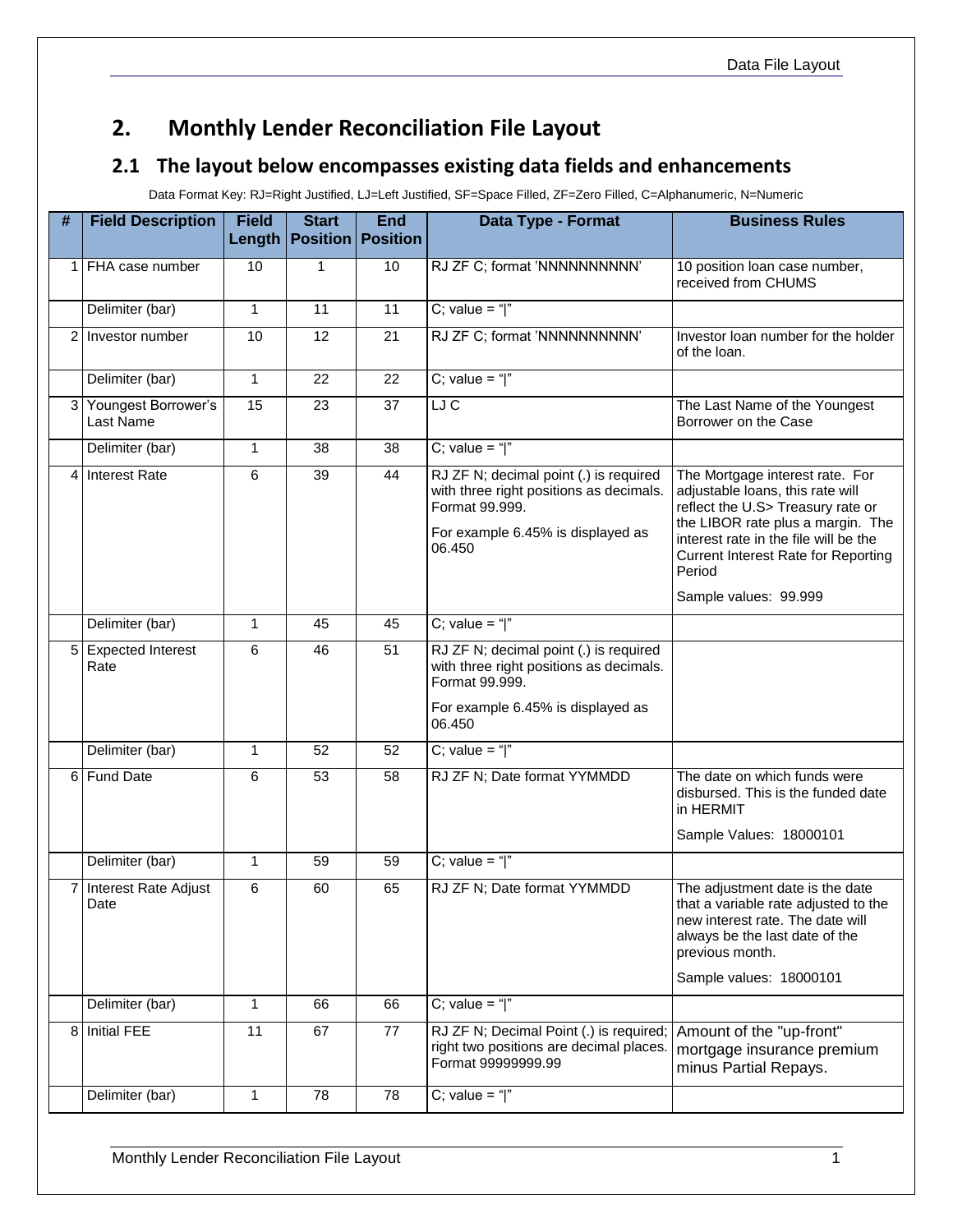| #               | <b>Field Description</b>            | <b>Field</b>    | <b>Start</b><br><b>Length Position Position</b> | <b>End</b>      | Data Type - Format                                                                                        | <b>Business Rules</b>                                                                                       |
|-----------------|-------------------------------------|-----------------|-------------------------------------------------|-----------------|-----------------------------------------------------------------------------------------------------------|-------------------------------------------------------------------------------------------------------------|
| 9               | <b>Current Month</b><br>Advance     | 11              | 79                                              | 89              | RJ ZF N; Decimal Point (.) is required;<br>right two positions are decimal places.<br>Format 99999999.99  | <b>Total Scheduled and Unscheduled</b><br>Advances that were disbursed to<br>the borrower for Report Period |
|                 | Delimiter (bar)                     | $\mathbf{1}$    | 90                                              | 90              | C; value = " $ $ "                                                                                        |                                                                                                             |
|                 | 10 Current Month<br>Service Fee     | $\overline{11}$ | 91                                              | 101             | RJ ZF N; Decimal Point (.) is required;<br>right two positions are decimal places.<br>Format 99999999.99  | Monthly Service Fee for Report<br>Period                                                                    |
|                 | Delimiter (bar)                     | $\mathbf{1}$    | 102                                             | 102             | C; value = " $"$                                                                                          |                                                                                                             |
|                 | 11 Current Month MIP                | 11              | 103                                             | 113             | RJ ZF N; Decimal Point (.) is required;<br>right two positions are decimal places.<br>Format 99999999.99  | Monthly MIP for Report Period                                                                               |
|                 | Delimiter (bar)                     | $\mathbf{1}$    | 114                                             | 114             | C; value = " $ $ "                                                                                        |                                                                                                             |
|                 | 12 Current Month<br>Interest        | 11              | 115                                             | 125             | RJ ZF N; Decimal Point (.) is required;<br>right two positions are decimal places.<br>Format 99999999.99  | Monthly Interest for Report Period                                                                          |
|                 | Delimiter (bar)                     | $\mathbf{1}$    | 126                                             | 126             | C; value = " $ $ "                                                                                        |                                                                                                             |
| 13              | <b>Total Service Fee</b>            | 11              | 127                                             | 137             | RJ ZF N; Decimal Point (.) is required;<br>right two positions are decimal places.<br>Format 99999999.99  | Monthly service fee charged by the<br>lender to cover the costs of<br>servicing the loan OR                 |
|                 |                                     |                 |                                                 |                 |                                                                                                           | The dollar amount described by the<br>Transaction Code ID impacting the<br>service fee balance              |
|                 | Delimiter (bar)                     | $\mathbf{1}$    | 138                                             | 138             | C; value = " $ $ "                                                                                        |                                                                                                             |
| 14 <sup>1</sup> | <b>Total MIPS</b>                   | 11              | 139                                             | 149             | RJ ZF N; Decimal Point (.) is required;<br>right two positions are decimal places.<br>Format 99999999.99  |                                                                                                             |
|                 | Delimiter (bar)                     | $\mathbf{1}$    | 150                                             | 150             | C; value = " $ $ "                                                                                        |                                                                                                             |
| 15 I            | <b>Total Interest</b>               | 11              | 151                                             | 161             | RJ ZF N; Decimal Point (.) is required;<br>right two positions are decimal places.<br>Format 99999999.99  |                                                                                                             |
|                 | Delimiter (bar)                     | 1               | 162                                             | 162             | C; value = " $ $ "                                                                                        |                                                                                                             |
| 16 <sup>1</sup> | <b>Total Schedule</b><br>Payments   | 11              | 163                                             | 173             | RJ ZF N; Decimal Point (.) is required;<br>right two positions are decimal places.<br>Format 99999999.99. |                                                                                                             |
|                 | Delimiter (bar)                     | $\mathbf{1}$    | 174                                             | $\frac{1}{174}$ | C; value = " $"$                                                                                          |                                                                                                             |
| 17 <sup>1</sup> | <b>Total Unscheduled</b><br>Advance | 11              | 175                                             | 185             | RJ ZF N; Decimal Point (.) is required;<br>right two positions are decimal places.<br>Format 99999999.99  |                                                                                                             |
|                 | Delimiter (bar)                     | 1               | 186                                             | 186             | C; value = " $ $ "                                                                                        |                                                                                                             |
|                 | 18 Recalculation<br>Adjustment Fee  | 11              | 187                                             | 197             | RJ ZF N; Decimal Point (.) is required;<br>right two positions are decimal places.<br>Format 99999999.99  |                                                                                                             |
|                 | Delimiter (bar)                     | 1               | 198                                             | 198             | C; value = " $ $ "                                                                                        |                                                                                                             |
| 19              | Service Fee Set<br>Aside            | 11              | 199                                             | 209             | RJ ZF N; Decimal Point (.) is required;<br>right two positions are decimal places.                        | The service fee set aside amount is<br>a calculation based on the                                           |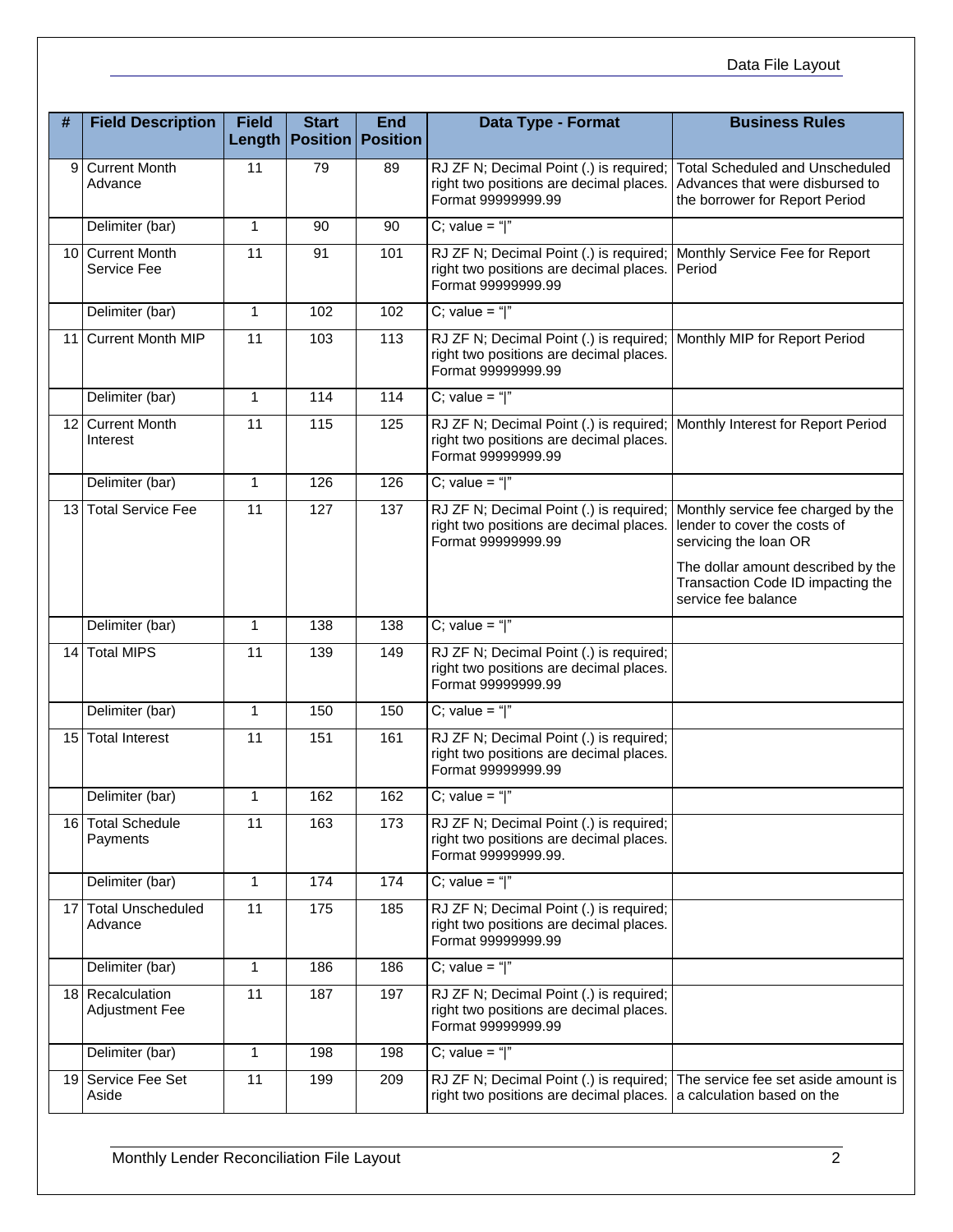### Data File Layout

| #               | <b>Field Description</b>                                      | <b>Field</b>    | <b>Start</b><br>Length   Position   Position | <b>End</b> | Data Type - Format                                                                                       | <b>Business Rules</b>                                                                                                                                                                                                                     |
|-----------------|---------------------------------------------------------------|-----------------|----------------------------------------------|------------|----------------------------------------------------------------------------------------------------------|-------------------------------------------------------------------------------------------------------------------------------------------------------------------------------------------------------------------------------------------|
|                 |                                                               |                 |                                              |            | Format 99999999.99                                                                                       | expected average interest rate (ten-<br>year rate), borrowers age, and<br>monthly loan servicing fee. It is the<br>funds set aside from the principal<br>limit, required of the loan, for<br>payment of future monthly servicing<br>fees. |
|                 | Delimiter (bar)                                               | 1               | 210                                          | 210        | C; value = " $"$                                                                                         |                                                                                                                                                                                                                                           |
|                 | 20 Principal Limit<br>Original Loan<br><b>Balance</b>         | 11              | 211                                          | 221        | RJ ZF N; Decimal Point (.) is required;<br>right two positions are decimal places.<br>Format 99999999.99 |                                                                                                                                                                                                                                           |
|                 | Delimiter (bar)                                               | $\mathbf{1}$    | 222                                          | 222        | C; value = " $ $ "                                                                                       |                                                                                                                                                                                                                                           |
| 21              | Principal Limit Line<br>of Credit Set Aside<br>Balance        | 11              | 223                                          | 233        | RJ ZF N; Decimal Point (.) is required;<br>right two positions are decimal places.<br>Format 99999999.99 |                                                                                                                                                                                                                                           |
|                 | Delimiter (bar)                                               | $\mathbf{1}$    | 234                                          | 234        | C; value = " $"$                                                                                         |                                                                                                                                                                                                                                           |
| 22              | Principal Limit Repair<br>Set Aside Balance                   | 11              | 235                                          | 245        | RJ ZF N; Decimal Point (.) is required;<br>right two positions are decimal places.<br>Format 99999999.99 | Amount of money set aside to<br>cover home repairs needed prior to<br>approval of the loan.                                                                                                                                               |
|                 | Delimiter (bar)                                               | $\mathbf{1}$    | 246                                          | 246        | C; value = " $"$                                                                                         |                                                                                                                                                                                                                                           |
| 23              | <b>Principal Limit Total</b><br>Loan Balance                  | 11              | 247                                          | 257        | RJ ZF N; Decimal Point (.) is required;<br>right two positions are decimal places.<br>Format 99999999.99 |                                                                                                                                                                                                                                           |
|                 | Delimiter (bar)                                               | $\mathbf{1}$    | 258                                          | 258        | C; value = " $ $ "                                                                                       |                                                                                                                                                                                                                                           |
|                 | 24 Principal Limit Net<br>Loan Balance                        | 11              | 259                                          | 269        | RJ ZF N; Decimal Point (.) is required;<br>right two positions are decimal places.<br>Format 99999999.99 |                                                                                                                                                                                                                                           |
|                 | Delimiter (bar)                                               | 1               | 270                                          | 270        | C; value = " $ $ "                                                                                       |                                                                                                                                                                                                                                           |
|                 | 25 Principal Limit Net<br>Line of Credit Set<br>Aside Balance | $\overline{11}$ | 271                                          | 281        | RJ ZF N; Decimal Point (.) is required;<br>right two positions are decimal places.<br>Format 99999999.99 |                                                                                                                                                                                                                                           |
|                 | Delimiter (bar)                                               | $\mathbf{1}$    | 282                                          | 282        | C; value = " $ $ "                                                                                       |                                                                                                                                                                                                                                           |
|                 | 26 Principal Limit Net<br>Repair Set Aside<br><b>Balance</b>  | 11              | 283                                          | 293        | RJ ZF N; Decimal Point (.) is required;<br>right two positions are decimal places.<br>Format 99999999.99 |                                                                                                                                                                                                                                           |
|                 | Delimiter (bar)                                               | $\mathbf{1}$    | 294                                          | 294        | C; value = " $ $ "                                                                                       |                                                                                                                                                                                                                                           |
| 27 <sup>1</sup> | Principal Limit Net<br>Total                                  | 11              | 295                                          | 305        | RJ ZF N; Decimal Point (.) is required;<br>right two positions are decimal places.<br>Format 99999999.99 |                                                                                                                                                                                                                                           |
|                 | Delimiter (bar)                                               | $\mathbf{1}$    | 306                                          | 306        | C; value = " $ $ "                                                                                       |                                                                                                                                                                                                                                           |
|                 | 28 Net Available                                              | 11              | 307                                          | 317        | RJ ZF N; Decimal Point (.) is required;<br>right two positions are decimal places.<br>Format 99999999.99 |                                                                                                                                                                                                                                           |
|                 | Delimiter (bar)                                               | $\mathbf{1}$    | 318                                          | 318        | $C$ ; value = " "                                                                                        |                                                                                                                                                                                                                                           |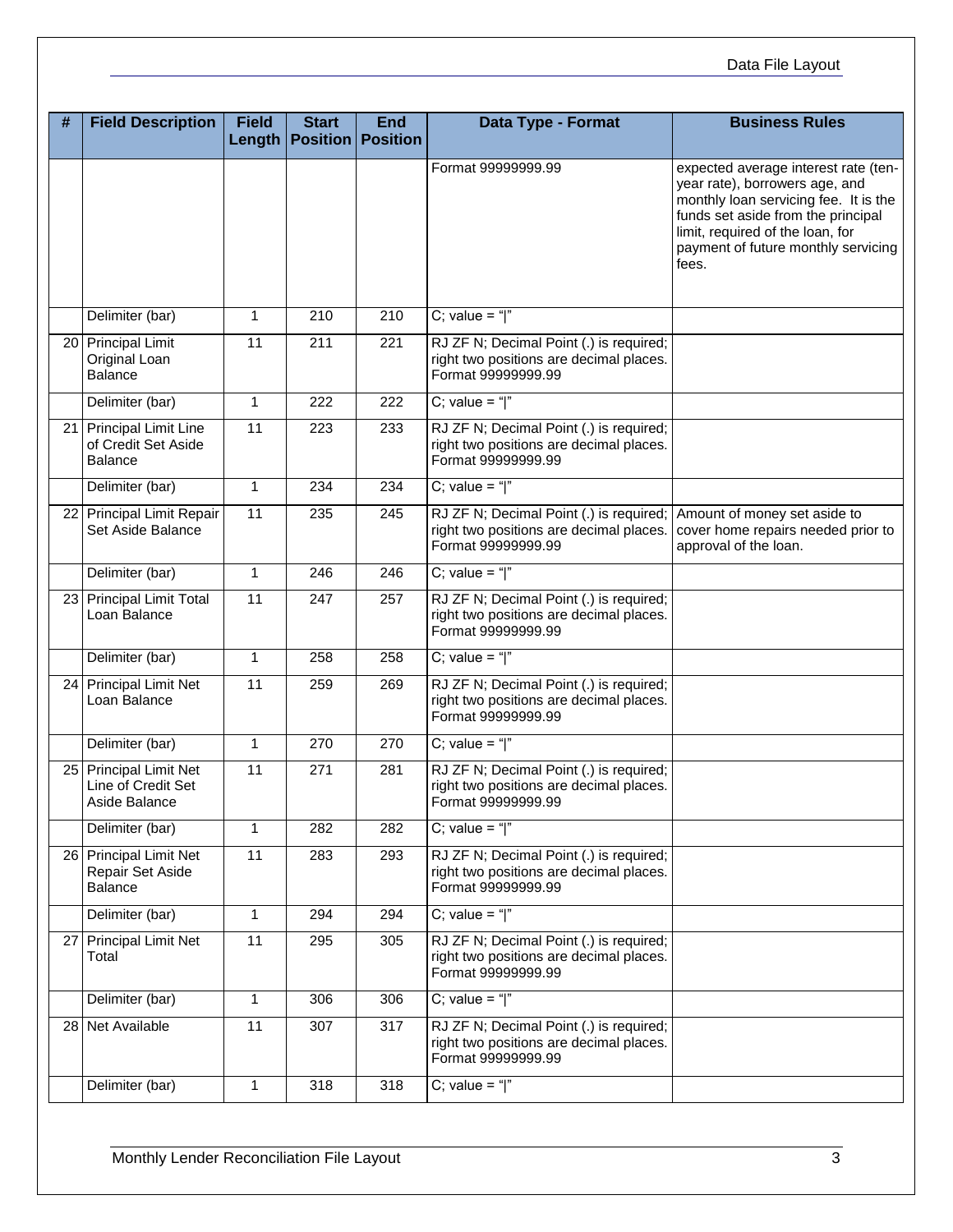| #               | <b>Field Description</b>                                                                                  | <b>Field</b><br>Length | <b>Start</b><br><b>Position Position</b> | <b>End</b> | Data Type - Format                                                                                       | <b>Business Rules</b>                                                                                                                                                                                                                                                                                                                                                                                                                             |
|-----------------|-----------------------------------------------------------------------------------------------------------|------------------------|------------------------------------------|------------|----------------------------------------------------------------------------------------------------------|---------------------------------------------------------------------------------------------------------------------------------------------------------------------------------------------------------------------------------------------------------------------------------------------------------------------------------------------------------------------------------------------------------------------------------------------------|
| 29              | <b>Total Loan Balance</b>                                                                                 | 11                     | 319                                      | 329        | RJ ZF N; Decimal Point (.) is required;<br>right two positions are decimal places.<br>Format 99999999.99 | The total balance for the case. The<br>total loan balance includes<br>scheduled and unscheduled<br>advances, repayments, and<br>payoffs.                                                                                                                                                                                                                                                                                                          |
|                 | Delimiter (bar)                                                                                           | $\mathbf{1}$           | 330                                      | 330        | C; value = " $"$                                                                                         |                                                                                                                                                                                                                                                                                                                                                                                                                                                   |
| 30 I            | <b>Total Growth Amount</b>                                                                                | 11                     | 331                                      | 341        | RJ ZF N; Decimal Point (.) is required;<br>right two positions are decimal places.<br>Format 99999999.99 |                                                                                                                                                                                                                                                                                                                                                                                                                                                   |
|                 | Delimiter (bar)                                                                                           | $\mathbf{1}$           | 342                                      | 342        | C; value = " $"$                                                                                         |                                                                                                                                                                                                                                                                                                                                                                                                                                                   |
|                 | 31 Maximum Claim<br>Amount                                                                                | 11                     | 343                                      | 353        | RJ ZF N; Decimal Point (.) is required;<br>right two positions are decimal places.<br>Format 99999999.99 | The maximum Claim amount for<br>the loan                                                                                                                                                                                                                                                                                                                                                                                                          |
|                 | Delimiter (bar)                                                                                           | $\mathbf{1}$           | 354                                      | 354        | C; value = " $ $ "                                                                                       |                                                                                                                                                                                                                                                                                                                                                                                                                                                   |
|                 | 32 Case Status Codes<br>and Status<br>Description:                                                        | 11                     | 355                                      | 365        | LJC                                                                                                      | Valid values, and their associated<br>meanings, are as follows:<br>01- Suspense, (IMIP has not<br>been paid)<br>02 - Pending Endorsement,<br>(IMIP collection confirmation<br>has been sent to the Servicing<br>Module from the Accounting<br>Module)<br>04 - Endorsed, (HUD has<br>insured the loan)<br>06 - Canceled Loan<br>08 - Terminated<br>10 - Pending IMIP Payment<br>(IMIP Collection request has<br>been sent to Accounting<br>Module) |
|                 | Delimiter (bar)                                                                                           | $\mathbf{1}$           | 366                                      | 366        | C; value = " $"$                                                                                         |                                                                                                                                                                                                                                                                                                                                                                                                                                                   |
| 33 <sup>5</sup> | Appraisal Amount                                                                                          | 11                     | 367                                      | 377        | RJ ZF N; Decimal Point (.) is required;<br>right two positions are decimal places.<br>Format 99999999.99 |                                                                                                                                                                                                                                                                                                                                                                                                                                                   |
|                 | Delimiter (bar)                                                                                           | $\mathbf{1}$           | 378                                      | 378        | C; value = " $"$                                                                                         |                                                                                                                                                                                                                                                                                                                                                                                                                                                   |
|                 | 34 Payment Plan Type:<br>$01 - Term$<br>$02 - LOC$<br>03 - Tenure<br>04 - Term & LOC<br>05 - Tenure & LOC | $\overline{2}$         | 379                                      | 380        | RJ ZF N                                                                                                  | The new payment plan loan type<br>for the new effective date. This<br>code indicates the type of payment<br>plan that has been set up for a<br>loan.<br>Valid values and their meanings<br>are:<br>01-Term<br>$\bullet$<br>02-Line of Credit (LOC)<br>03-Tenure (TEN)<br>$\bullet$<br>04-Term and LOC (Modified<br>Term)<br>05-Tenure and LOC (Modified<br>Tenure)                                                                                |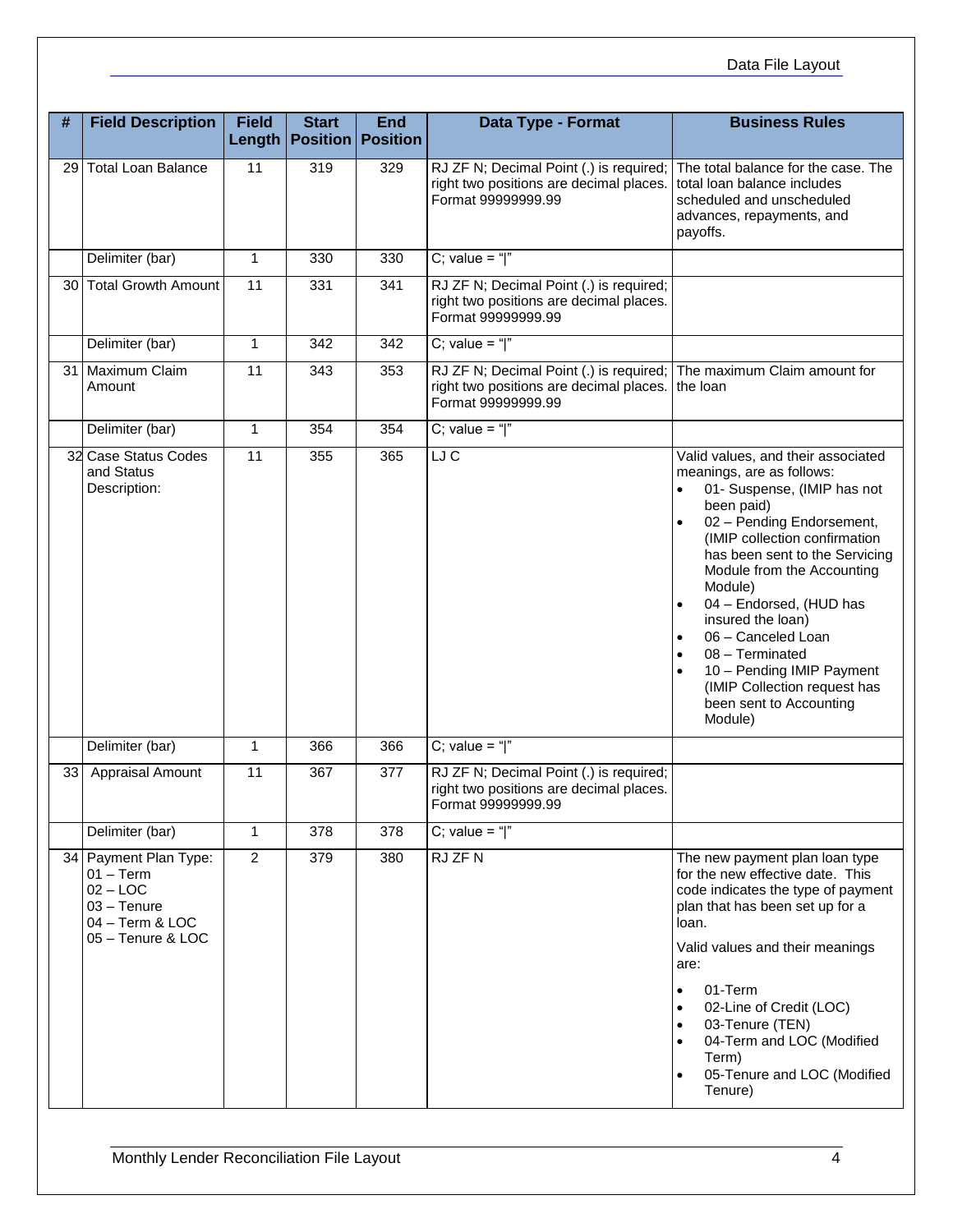| $\#$ | <b>Field Description</b>             | <b>Field</b>   | <b>Start</b><br>Length   Position   Position | <b>End</b>      | Data Type - Format                                                                                                                                    | <b>Business Rules</b>                                                                                                                                                                                                                                                |
|------|--------------------------------------|----------------|----------------------------------------------|-----------------|-------------------------------------------------------------------------------------------------------------------------------------------------------|----------------------------------------------------------------------------------------------------------------------------------------------------------------------------------------------------------------------------------------------------------------------|
|      | Delimiter (bar)                      | 1              | 381                                          | 381             | C; value = " $ $ "                                                                                                                                    |                                                                                                                                                                                                                                                                      |
|      | 35 Length of payment in<br>months    | 3              | 382                                          | 384             | RJ ZF N; format 999                                                                                                                                   |                                                                                                                                                                                                                                                                      |
|      | Delimiter (bar)                      | $\mathbf{1}$   | 385                                          | 385             | C; value = " $"$                                                                                                                                      |                                                                                                                                                                                                                                                                      |
|      | 36 Index Type:                       | $\mathbf{1}$   | 386                                          | 386             | RJ ZF C; format 'N'                                                                                                                                   | This field will be filled with the<br>following values:<br>$T = CMT$<br>$'L' = LIBOR$                                                                                                                                                                                |
|      | Delimiter (bar)                      | $\mathbf{1}$   | 387                                          | 387             | C; value = " $ $ "                                                                                                                                    |                                                                                                                                                                                                                                                                      |
|      | 37 Interest Rate<br>Adjustment Type: | $\mathbf{1}$   | 388                                          | 388             | RJ ZF C; format 'N'                                                                                                                                   | Will be filled with the following<br>values:<br>$'A' = Annual$<br>$F = Fixed$<br>'M' = Monthly                                                                                                                                                                       |
|      | Delimiter (bar)                      | $\mathbf{1}$   | 389                                          | 389             | C; value = " $"$                                                                                                                                      |                                                                                                                                                                                                                                                                      |
|      | 38 Arm Periodic Type:                | $\overline{2}$ | 390                                          | 391             | RJ ZF C; format 'NN'                                                                                                                                  | The ARM (Adjustable Rate<br>Mortgage) Periodic is a 2<br>character code to indicate the<br>periodic adjustment type. It is<br>used to calculate the interest on<br>adjustable loans.<br>'1Y' = Annual Period<br>'1M' = Monthly Period<br><b>Blank for Fixed Loan</b> |
|      | Delimiter (bar)                      | $\mathbf{1}$   | 392                                          | 392             | C; value = " $ $ "                                                                                                                                    |                                                                                                                                                                                                                                                                      |
|      | 39 Margin Rate                       | 6              | 393                                          | 398             | RJ ZF N; decimal point (.) is required<br>with three right positions as decimals.<br>Format 99.999.<br>For example 6.45% is displayed as<br>"06.450"; | Margin rate for adjustable loans.                                                                                                                                                                                                                                    |
|      | Delimiter (bar)                      | 1              | 399                                          | 399             | C; value = " $ $ "                                                                                                                                    |                                                                                                                                                                                                                                                                      |
|      | 40 Interest Rate Cap                 | 6              | 400                                          | 405             | RJ ZF N; decimal point (.) is required<br>with three right positions as decimals.<br>Format 99.999.<br>For example 6.45% is displayed as<br>"06.450"; | The maximum interest rate for<br>monthly adjustable mortgages.                                                                                                                                                                                                       |
|      | Delimiter (bar)                      | $\mathbf{1}$   | 406                                          | 40 <sub>6</sub> | C; value = " $"$                                                                                                                                      |                                                                                                                                                                                                                                                                      |
|      | 41 Monthly Payment                   | 11             | 407                                          | 417             | RJ ZF N; Decimal Point (.) is required;<br>right two positions are decimal places.<br>Format 99999999.99                                              | <b>Current Month Scheduled</b><br>Payment                                                                                                                                                                                                                            |
|      | Delimiter (bar)                      | 1              | 418                                          | 418             | C; value = " $\vert$ "                                                                                                                                |                                                                                                                                                                                                                                                                      |
|      | 42 Monthly Set Aside<br>Amount       | 11             | 419                                          | 429             | RJ ZF N; Decimal Point (.) is required;<br>right two positions are decimal places.<br>Format 99999999.99                                              |                                                                                                                                                                                                                                                                      |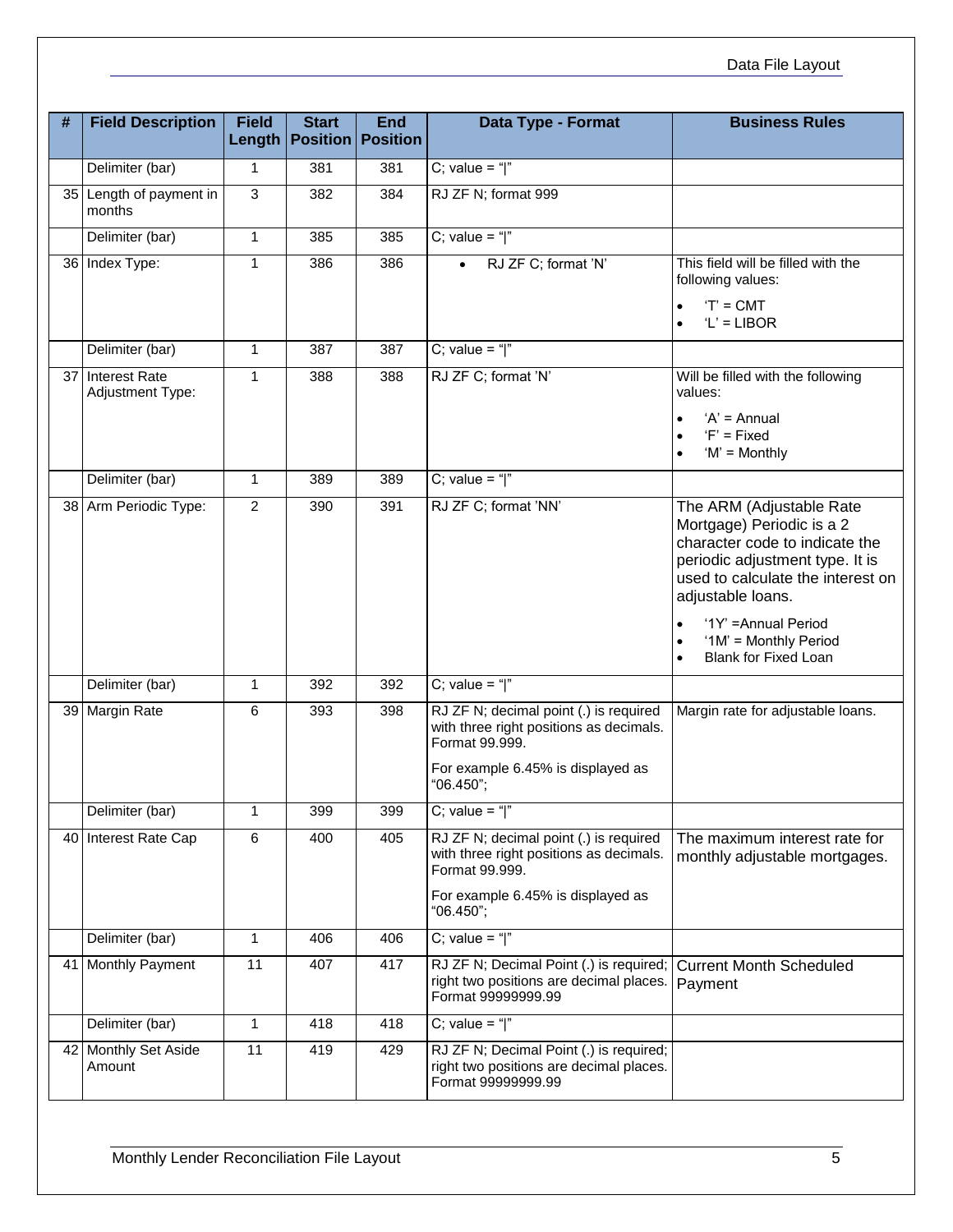| # | <b>Field Description</b>           | <b>Field</b><br>Length | <b>Start</b><br><b>Position Position</b> | <b>End</b> | Data Type - Format                                                                                       | <b>Business Rules</b>                                                                              |
|---|------------------------------------|------------------------|------------------------------------------|------------|----------------------------------------------------------------------------------------------------------|----------------------------------------------------------------------------------------------------|
|   | Delimiter (bar)                    | $\mathbf{1}$           | 430                                      | 430        | C; value = " $ $ "                                                                                       |                                                                                                    |
|   | 43 Line of Credit Growth<br>Amount | 11                     | 431                                      | 441        | RJ ZF N; Decimal Point (.) is required;<br>right two positions are decimal places.<br>Format 99999999.99 |                                                                                                    |
|   | Delimiter (bar)                    | $\mathbf{1}$           | 442                                      | 442        | C; value = " $"$                                                                                         |                                                                                                    |
|   | 44 Current Servicer                | 10                     | 443                                      | 452        | RJ ZF C; format 'NNNNNNNNNN'                                                                             | The Current Servicer ID on the<br>Case<br>Sample Values: 1000000000                                |
|   | Delimiter (bar)                    | $\mathbf{1}$           | 453                                      | 453        | C; value = " $ $ "                                                                                       |                                                                                                    |
|   | 45 Previous Servicer               | 10                     | 454                                      | 463        | RJ ZF C; format 'NNNNNNNNNN'                                                                             | The Previous Servicer on the Case<br>Sample Values: 1000000000                                     |
|   | Delimiter (bar)                    | $\mathbf{1}$           | 464                                      | 464        | C; value = " $ $ "                                                                                       |                                                                                                    |
|   | 46 Servicer Transfer<br>Date       | 6                      | 465                                      | 470        | RJ ZF N; Date format YYMMDD                                                                              | The date the case was transferred<br>to the current servicer number.                               |
|   | Delimiter (bar)                    | $\mathbf{1}$           | 471                                      | 471        | C; value = " $"$                                                                                         | Sample Values: 18000101                                                                            |
|   | 47 Current Loan Holder             | 10                     | 472                                      | 481        | RJ ZF C; format 'NNNNNNNNNN'                                                                             | Current loan holder number for the<br>loan.                                                        |
|   |                                    |                        |                                          |            |                                                                                                          | Sample values: 1000000000                                                                          |
|   | Delimiter (bar)                    | $\mathbf{1}$           | 482                                      | 482        | C; value = " $"$                                                                                         |                                                                                                    |
|   | 48 Previous Loan<br>Holder         | 10                     | 483                                      | 492        | RJ ZF C; format 'NNNNNNNNNN'                                                                             | The previous loan holder number<br>for the loan.                                                   |
|   |                                    |                        |                                          |            |                                                                                                          | Sample values: 1000000000                                                                          |
|   | Delimiter (bar)                    | $\mathbf{1}$           | 493                                      | 493        | C; value = " $"$                                                                                         |                                                                                                    |
|   | 49 Loan Transfer Date              | 6                      | 494                                      | 499        | RJ ZF N; Date format YYMMDD                                                                              | The date the case was transferred<br>by the servicer to the current loan<br>holder number.         |
|   | Delimiter (bar)                    | 1                      | 500                                      | 500        | C; value = " $ $ "                                                                                       |                                                                                                    |
|   | 50 Reason Transferred              | $\overline{2}$         | 501                                      | 502        | RJ ZF C; format 'NN'                                                                                     | A code that indicates the reason<br>that the loan was transferred to a<br>new loan holder.         |
|   |                                    |                        |                                          |            |                                                                                                          | Valid values and their meanings<br>are:                                                            |
|   |                                    |                        |                                          |            |                                                                                                          | 00-Loan Not Transferred<br>$\bullet$<br>01-loan sold<br>$\bullet$<br>02-loan assigned<br>$\bullet$ |
|   | Delimiter (bar)                    | $\mathbf{1}$           | 503                                      | 503        | C; value = " $ $ "                                                                                       |                                                                                                    |
|   | 51 Current Lender                  | 10                     | 504                                      | 513        | RJ ZF C; format 'NNNNNNNNNN'                                                                             | The Current Lender ID on the Case                                                                  |
|   | Delimiter (bar)                    | $\mathbf{1}$           | 514                                      | 514        | C; value = " $ $ "                                                                                       |                                                                                                    |
|   | 52 Previous Lender                 | 10                     | 515                                      | 524        | RJ ZF C; format 'NNNNNNNNNN'                                                                             | The Previous Lender ID on the<br>Case                                                              |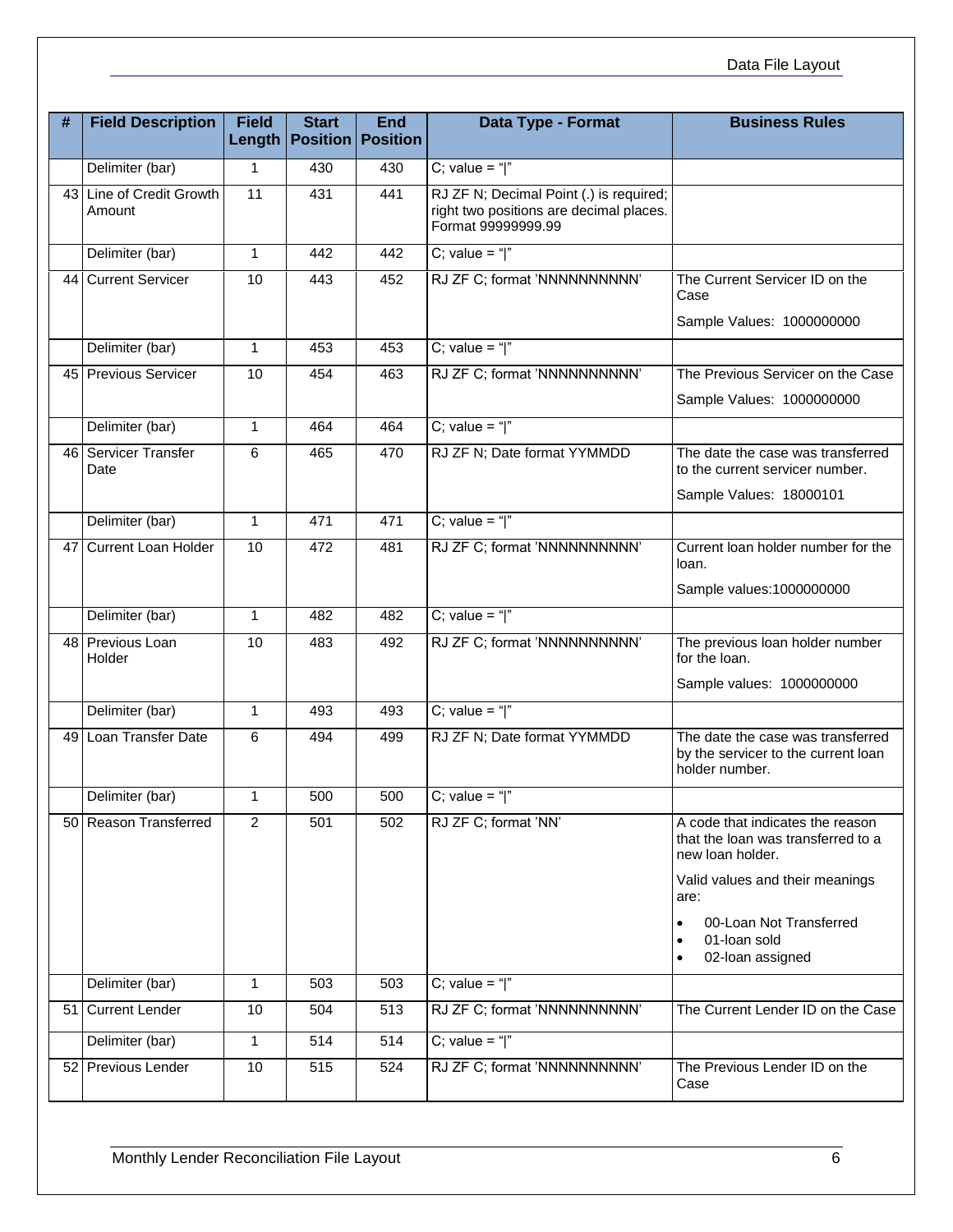| #  | <b>Field Description</b>   | <b>Field</b>    | <b>Start</b><br><b>Length Position Position</b> | <b>End</b> | Data Type - Format                                                                                                                                    | <b>Business Rules</b>                                                                 |
|----|----------------------------|-----------------|-------------------------------------------------|------------|-------------------------------------------------------------------------------------------------------------------------------------------------------|---------------------------------------------------------------------------------------|
|    | Delimiter (bar)            | 1               | 525                                             | 525        | C; value = " $ $ "                                                                                                                                    |                                                                                       |
| 53 | Lender Transfer<br>Date    | 6               | 526                                             | 531        | RJ ZF N; Date format YYMMDD                                                                                                                           | The date the case was transferred<br>by the servicer to the current lender<br>number. |
|    | Delimiter (bar)            | $\mathbf{1}$    | 532                                             | 532        | C; value = " $"$                                                                                                                                      |                                                                                       |
| 54 | <b>Upfront Initial MIP</b> | 11              | 533                                             | 543        | RJ ZF N; Decimal Point (.) is required;<br>right two positions are decimal places.<br>Format 99999999.99                                              | The Initial Mortgage Insurance<br>Premium paid on the loan                            |
|    | Delimiter (bar)            | $\mathbf{1}$    | 544                                             | 544        | C; value = " $\vert$ "                                                                                                                                |                                                                                       |
| 55 | Corporate advance          | $\overline{11}$ | 545                                             | 555        | RJ ZF N; Decimal Point (.) is required;<br>right two positions are decimal places.<br>Format 99999999.99                                              | The total corporate advance<br>amount on taxes, insurance,<br>and other fees.         |
|    | Delimiter (bar)            | $\mathbf{1}$    | 556                                             | 556        | C; value = " $"$                                                                                                                                      |                                                                                       |
|    | 56 Program Type            | 11              | 557                                             | 567        | "HECM" "TRADITIONAL",<br>'STANDARD' OR 'SAVER'                                                                                                        | Valid Values:<br><b>HECM</b><br><b>TRADITIONAL</b><br><b>STANDARD</b><br><b>SAVER</b> |
|    | Delimiter (bar)            | $\mathbf{1}$    | 568                                             | 568        | C; value = " $"$                                                                                                                                      |                                                                                       |
|    | 57 Annual MIP Rate         | 6               | 569                                             | 574        | RJ ZF N; decimal point (.) is required<br>with three right positions as decimals.<br>Format 99.999.<br>For example 6.45% is displayed as<br>"06.450"; |                                                                                       |
|    | Delimiter (bar)            | $\mathbf{1}$    | 575                                             | 575        | C; value = " $ $ "                                                                                                                                    |                                                                                       |
|    | 58 Principal Limit Setup   | 12              | 576                                             | 587        | RJ ZF N; Decimal Point (.) is required;<br>right two positions are decimal places.<br>Format 999999999.99                                             |                                                                                       |
|    | Delimiter (bar)            | $\mathbf{1}$    | 588                                             | 588        | C; value = " $"$                                                                                                                                      |                                                                                       |
|    | 59 LOC Setup               | 10              | 589                                             | 598        | RJ ZF N; Decimal Point (.) is required;<br>right two positions are decimal places.<br>Format 999999.99                                                |                                                                                       |
|    | Delimiter (bar)            | $\mathbf{1}$    | 599                                             | 599        | C; value = " $ $ "                                                                                                                                    |                                                                                       |
|    | 60 Repair Setup            | 10              | 600                                             | 609        | RJ ZF N; Decimal Point (.) is required;<br>right two positions are decimal places.<br>Format 999999.99                                                |                                                                                       |
|    | Delimiter (bar)            | $\mathbf{1}$    | 610                                             | 610        | C; value = " $\vert$ "                                                                                                                                |                                                                                       |
| 61 | Initial Interest Rate      | $\,6\,$         | 611                                             | 616        | RJ ZF N; decimal point (.) is required<br>with three right positions as decimals.<br>Format 99.999.<br>For example 6.45% is displayed as<br>"06.450"; |                                                                                       |
|    | Delimiter (bar)            | $\mathbf{1}$    | 617                                             | 617        | C; value = " $ $ "                                                                                                                                    |                                                                                       |
|    | 62 Endorsement Date        | $\,6\,$         | 618                                             | 623        | RJ ZF N; Date format YYMMDD                                                                                                                           | The date HUD endorses (issues                                                         |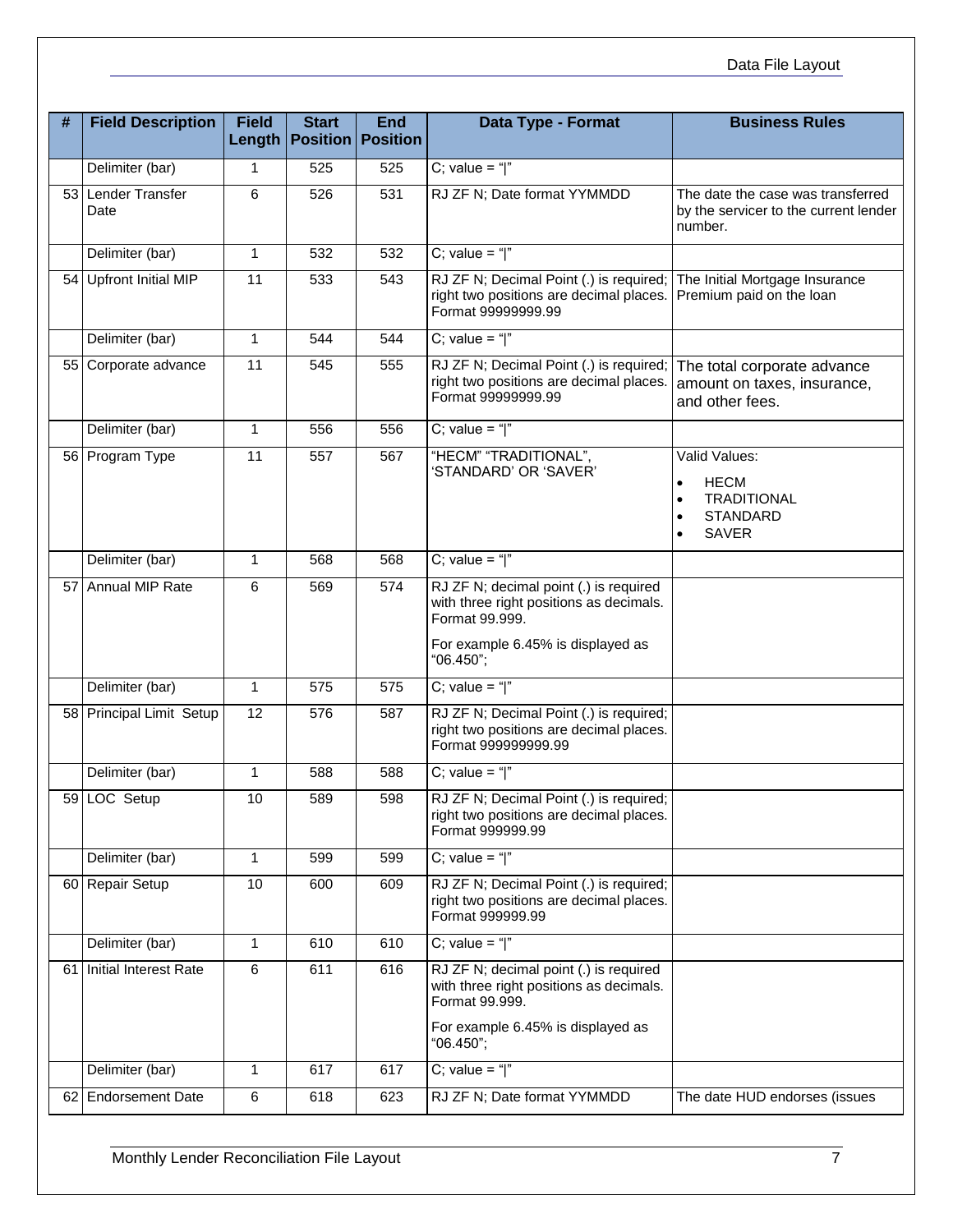| # | <b>Field Description</b>          | <b>Field</b> | <b>Start</b><br>Length   Position   Position | <b>End</b> | Data Type - Format                                                                                       | <b>Business Rules</b>                                                                                                |
|---|-----------------------------------|--------------|----------------------------------------------|------------|----------------------------------------------------------------------------------------------------------|----------------------------------------------------------------------------------------------------------------------|
|   |                                   |              |                                              |            |                                                                                                          | certificate of insurance for) the<br>loan.                                                                           |
|   | Delimiter (bar)                   | $\mathbf{1}$ | 624                                          | 624        | C; value = " $ $ "                                                                                       |                                                                                                                      |
|   | 63 Borrower 1 DOD                 | 6            | 625                                          | 630        | RJ ZF N; Date format YYMMDD                                                                              | Death date of the youngest<br>borrower.                                                                              |
|   | Delimiter (bar)                   | 1            | 631                                          | 631        | C; value = " $ $ "                                                                                       |                                                                                                                      |
|   | 64 Borrower 2 DOD                 | 6            | 632                                          | 637        | RJ ZF N; Date format YYMMDD                                                                              | Death date of the second borrower.                                                                                   |
|   | Delimiter (bar)                   | $\mathbf{1}$ | 638                                          | 638        | C; value = " $ $ "                                                                                       |                                                                                                                      |
|   |                                   |              |                                              |            | <b>NEW FIELDS ADDED BELOW THIS LINE</b>                                                                  |                                                                                                                      |
|   | 65 Round to 1/8th                 | 1            | 639                                          | 639        | RJ ZF C; format 'Y'                                                                                      | This Field will be the field on the<br>loan details screen                                                           |
|   | Delimiter (bar)                   | $\mathbf{1}$ | 640                                          | 640        | C; value = " $"$                                                                                         |                                                                                                                      |
|   | 66 ARM First Change<br>Date       | 6            | 641                                          | 646        | RJ ZF N; Date format YYMMDD                                                                              | This Field will be the field on the<br>loan details screen                                                           |
|   | Delimiter (bar)                   | $\mathbf{1}$ | 647                                          | 647        | C; value = " $"$                                                                                         |                                                                                                                      |
|   | 67 Credit Type                    | 1            | 648                                          | 648        | RJ ZF C                                                                                                  | This Field will be the field on the<br>loan details screen                                                           |
|   | Delimiter (bar)                   | $\mathbf{1}$ | 649                                          | 649        | C; value = " $"$                                                                                         |                                                                                                                      |
|   | 68 Loan Skey                      | 8            | 650                                          | 657        | RJ ZF N;                                                                                                 | Unique identifier assigned to each<br>loan                                                                           |
|   | Delimiter (bar)                   | $\mathbf{1}$ | 658                                          | 658        | C; value = " $\vert$ "                                                                                   |                                                                                                                      |
|   | 69 Prop Charge-Pre<br>D&P Balance | 11           | 659                                          | 669        | RJ ZF N; Decimal Point (.) is required;<br>right two positions are decimal places.<br>Format 99999999.99 | This will be the property charge Pre<br>D&P balance as of month end.                                                 |
|   | Delimiter (bar)                   | 1            | 670                                          | 670        | C; value = " $ $ "                                                                                       |                                                                                                                      |
|   | 70 Payment Status                 | 17           |                                              |            | RJ ZF C                                                                                                  | This will be the Payment Status as<br>of month end. The field is on the<br>Loan Balance Screen.                      |
|   |                                   |              | 671                                          | 687        |                                                                                                          | Values are: Suspended or Active                                                                                      |
|   | Delimiter (bar)                   | $\mathbf{1}$ | 688                                          | 688        | C; value = " $"$                                                                                         |                                                                                                                      |
|   | 71 LESA Balance                   | 11           | 689                                          | 699        | RJ ZF N; Decimal Point (.) is required;<br>right two positions are decimal places.<br>Format 99999999.99 | This will be the LESA Balance as of<br>month end. This field is displayed<br>on the Loan Balance screen.             |
|   | Delimiter (bar)                   | 1            | 700                                          | 700        | C; value = " $ $ "                                                                                       |                                                                                                                      |
|   | 72 LESA Type                      | 1            |                                              |            | RJ ZF C                                                                                                  | This will be the LESA Type as of<br>month end. This field is displayed<br>on the Loan Balance screen.<br>Values are: |
|   |                                   |              | 701                                          | 701        |                                                                                                          | Fully Funded (F)<br>Partially Funded (P)<br>Voluntary (V)                                                            |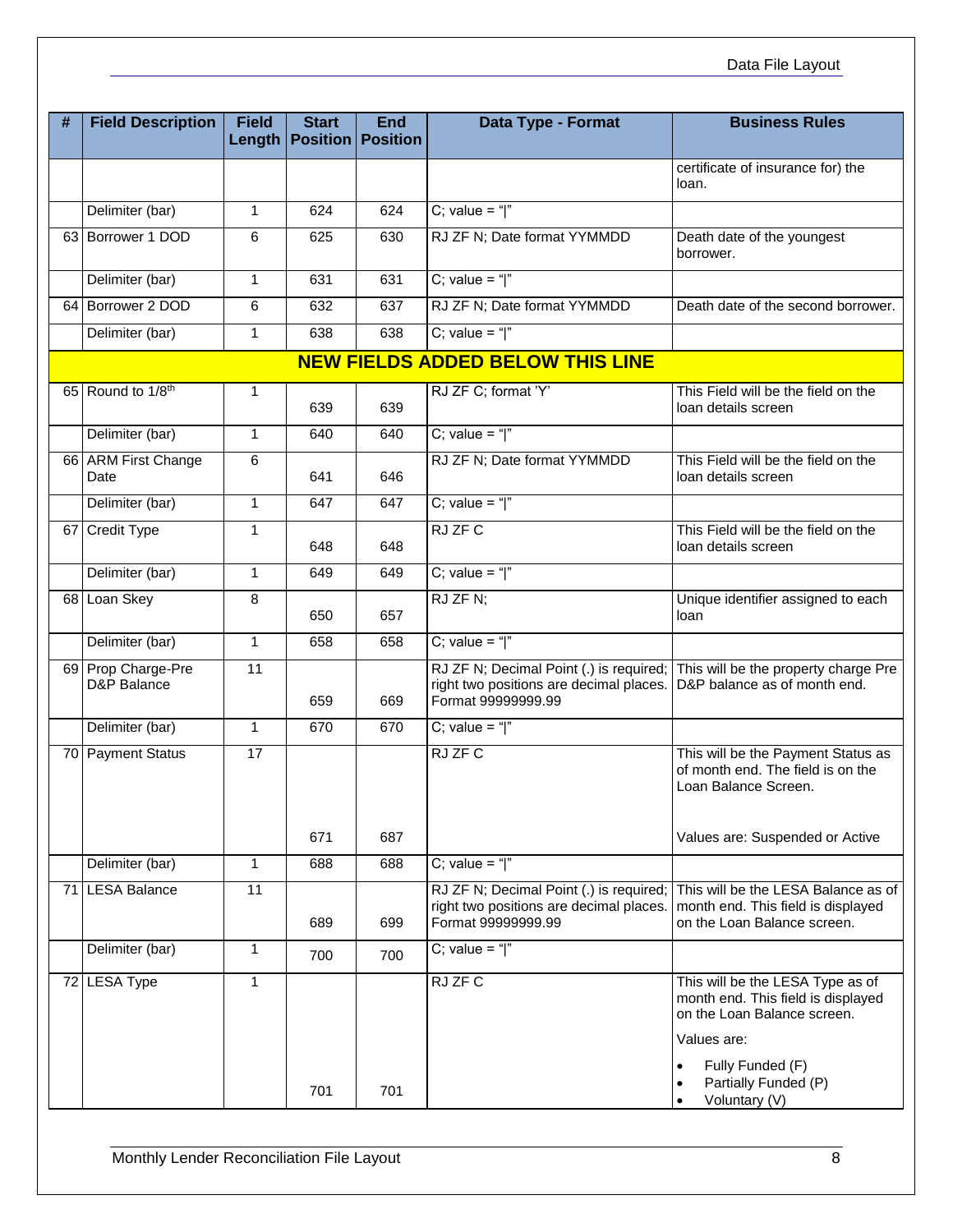### Data File Layout

| #    | <b>Field Description</b>         | <b>Field</b>    | <b>Start</b><br><b>Length Position Position</b> | <b>End</b>       | Data Type - Format                                                                                       | <b>Business Rules</b>                                                                                                                                                                                                                                                                                                                                                                                                                                                                                                                                                                                                                                                                                                                                                                                                                                                                                                                                   |
|------|----------------------------------|-----------------|-------------------------------------------------|------------------|----------------------------------------------------------------------------------------------------------|---------------------------------------------------------------------------------------------------------------------------------------------------------------------------------------------------------------------------------------------------------------------------------------------------------------------------------------------------------------------------------------------------------------------------------------------------------------------------------------------------------------------------------------------------------------------------------------------------------------------------------------------------------------------------------------------------------------------------------------------------------------------------------------------------------------------------------------------------------------------------------------------------------------------------------------------------------|
|      |                                  |                 |                                                 |                  |                                                                                                          | Not Required (N)<br>$\bullet$                                                                                                                                                                                                                                                                                                                                                                                                                                                                                                                                                                                                                                                                                                                                                                                                                                                                                                                           |
|      | Delimiter (bar)                  | $\mathbf{1}$    | 702                                             | 702              | C; value = " $ $ "                                                                                       |                                                                                                                                                                                                                                                                                                                                                                                                                                                                                                                                                                                                                                                                                                                                                                                                                                                                                                                                                         |
|      | 73 Semi Annual<br>Payment Amount | 11              | 703                                             | 713              | RJ ZF N; Decimal Point (.) is required;<br>right two positions are decimal places.<br>Format 99999999.99 | The field will be populated when<br>the LESA Type is Partially funded.                                                                                                                                                                                                                                                                                                                                                                                                                                                                                                                                                                                                                                                                                                                                                                                                                                                                                  |
|      | Delimiter (bar)                  | $\mathbf{1}$    | $\overline{714}$                                | $\overline{714}$ | C; value = " $\vert$ "                                                                                   |                                                                                                                                                                                                                                                                                                                                                                                                                                                                                                                                                                                                                                                                                                                                                                                                                                                                                                                                                         |
| 74 I | <b>IDL Amount</b>                | 11              | 715                                             | 725              | RJ ZF N; Decimal Point (.) is required;<br>right two positions are decimal places.<br>Format 99999999.99 | This will be the IDL amount as of<br>month end. This field is displayed<br>on the Loan Balance screen.                                                                                                                                                                                                                                                                                                                                                                                                                                                                                                                                                                                                                                                                                                                                                                                                                                                  |
|      | Delimiter (bar)                  | $\mathbf{1}$    | 726                                             | 726              | C; value = " $ $ "                                                                                       |                                                                                                                                                                                                                                                                                                                                                                                                                                                                                                                                                                                                                                                                                                                                                                                                                                                                                                                                                         |
|      | 75 IDL Expiration Date           | 6               | 727                                             | 732              | RJ ZF N; Date format YYMMDD                                                                              | This will be the IDL expiration date<br>as of month end. This field is<br>displayed on the Loan Balance<br>screen.                                                                                                                                                                                                                                                                                                                                                                                                                                                                                                                                                                                                                                                                                                                                                                                                                                      |
|      | Delimiter (bar)                  | $\mathbf{1}$    | 733                                             | 733              | C; value = " $ $ "                                                                                       |                                                                                                                                                                                                                                                                                                                                                                                                                                                                                                                                                                                                                                                                                                                                                                                                                                                                                                                                                         |
|      | 76 HERMIT sub status             | $\overline{10}$ | 734                                             | 743              | RJ ZF C                                                                                                  | Sample Value: 00 (Only the<br>code below will be used)<br>03-13-Bankruptcy/Chapter<br>$\bullet$<br>7<br>03-14-Bankruptcy/Chapter<br>$\bullet$<br>13<br>03-22-Family Sale Pending<br>$\bullet$<br>03-24-DIL<br>$\bullet$<br>03-25-Short Sale Initiated<br>$\bullet$<br>03-83-Loss Mit/Pre FCL<br>$\bullet$<br>03-84-Due & Payable<br>$\bullet$<br>03-85-Foreclosure -<br>$\bullet$<br>Assigned<br>03-87-Foreclosure -<br>$\bullet$<br>Endorsed<br>03-91-Repurchase<br>04-01-CT 21 - DIL/FCL<br>$\bullet$<br>04-02-CT 23 - Short Sale<br>$\bullet$<br>04-03-CT 22 - Preliminary<br>$\bullet$<br><b>Title Approval</b><br>04-04-CT 22 - Pending Add<br>Info<br>04-05-CT 22 - Pending<br>Assignment<br>04-08-CT 20 - Demand<br>Assignment<br>04-09-Assignment Denied -<br>Funds Due HUD<br>06-31-Terminate - Death<br>$\bullet$<br>06-32-Terminate - Borr.<br>$\bullet$<br>Moved<br>06-33-Terminate - Borr.<br>$\bullet$<br>Paid<br>06-34-Terminate - Other |